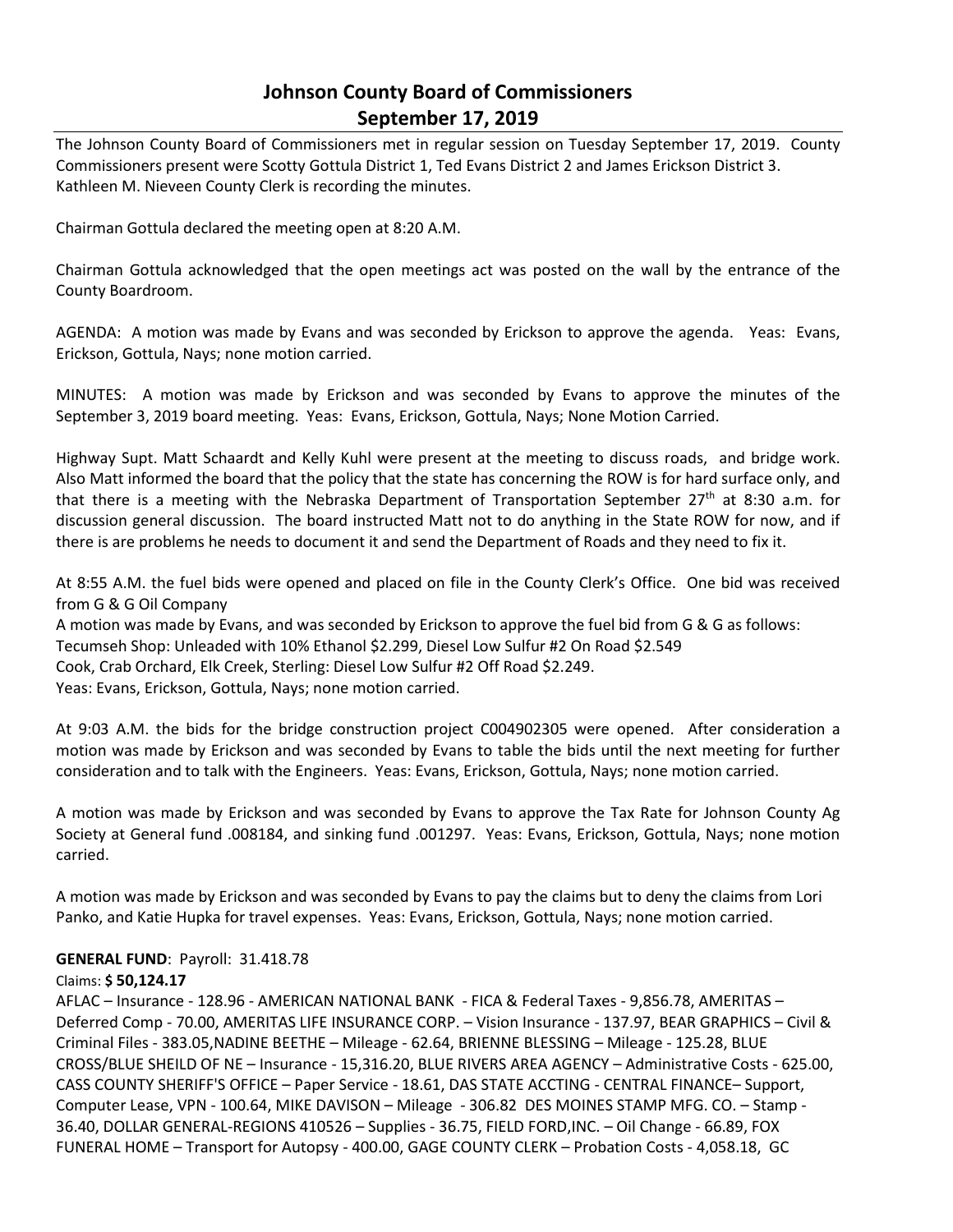SERVICES LP - 42.48, GUARDIAN RFID – Renewal - 2,449.00, HASSELBALCH PHARMACY - Inmate Meds - 166.08, JOHNSON COUNTY HOSPITAL – Inmate Visits – 179.89, J0HNSON COUNTY PETTY CASH FUND – Trash Pickup - 125.00, JOHNSON COUNTY SHERIFF DEPT. – Paper Service - 22.88, JOHNSON COUNTY SHERIFF PETTY CASH – Car Washes - 10.00, LANCASTER COUNTY SHERIFF – Paper Service - 63.05, LIBERTY NATIONAL LIFE INSURANCE CO – Insurance - 206.06, MICROFILM IMAGING SYSTEMS Scanner Rental - 40.00, MID-STATES ORGANIZED CRIME INFO CENTER – Membership - 25.00, MIPS INC. – Support, Scanner Rental - 1,138.04, MORRISSEY,MORRISSEY,DALLUGE – 2 Months Website Maintenance - 250.00, NAVIENT CREDIT FINANCE CORPORATION - 305.25, NE DEPARTMENT OF REVENUE – Registration - 175.00, NEBRASKA DEPT. OF REVENUE – State Taxes - 1,376.41, NSA/POAN – Registration - 420.00, O'KEEFE ELEVATOR CO. – Maintenance & Battery - 474.60, PARAMOUNT LINEN & UNIFORM – Rugs - 32.64, PHYSICIANS LABORATORY SERVICES – Autopsy - 250.00, POSTMASTER – Stamps - 1,075.00, QUILL CORP. – Supplies - 153.91, REGION V SYSTEMS – EPC - 428.00,

RETIREMENT PLANS DIV OF AMERITAS – Retirement - 5,434.07, SCHENDEL PEST CONTROL – Termite Control & Pest Control - 327.00, SCOTTY'S GROCERY - Inmate meals - 1,095.00, RICHARD R SMITH, ATTORNEY AT LAW – Telephone/Internet - 87.18 ,TECUMSEH CHIEFTAIN – Publications - 682.39,TIME WARNER CABLE HD Converter - 8.76, TIME WARNER CABLE – Internet - 109.99, US BANK CORPORATE PAYMENT SYSTEMS – Supplies 154.76, U.S. CELLULAR - Tower Rent – 438.00, – U.S. CELLULAR – Phones - 84.83, WINDDSTREAM – Landline Phones - 563.73

### **ROAD FUND**: Payroll: 14641.05

### Claims**: \$ 90,394.20**

 ACE IRRIGATION & MANUFACTURING – Culverts - 8,443.10, AFLAC – Insurance - 30.16, AMERICAN NATIONAL BANK – FICA & Federal Taxes - 4,384.82, AMERITAS LIFE INSURANCE CORP. – Vision Insurance - 31.92, BLUE CROSS/BLUE SHEILD OF NE – Insurance - 9,629.64, EGGERS BROTHERS INC. – Supplies - 63.05, ELK CREEK WELDING & STEEL PROD., - Steel - 1,357.90, FIELD FORD,INC. – Parts - 466.24, G & G OIL – Aug & Sept Fuel - 15,846.66, JOHN & LINDA GORACKE - Land - 1,255.37, J0HNSON COUNTY PETTY CASH FUND – Cook Barn Utilities - 33.65, KERNER TRUE VALUE – Supplies - 6.99, M & M SUPPLY COMPANY Tires/Repairs - 1,471.90, MAINELLI WAGNER & ASSOCIATES, INC. – Consulting - 7,241.50, MARTIN MARIETTA MATERIALS Rock - 33,408.66, MIDWEST SERVICE & SALES CO – Signs - 1,003.50, SID'S AUTO PARTS – Parts - 213.43, NEBRASKA DEPT. OF REVENUE – State Taxes - 602.91, NEBRASKA PUBLIC POWER – Crab Orchard Utilities - 34.21, PARAMOUNT LINEN & UNIFORM Rugs - 27.44, PRODUCTIVITY PLUS ACCOUNT – Parts & Labor - 753.01 - RETIREMENT PLANS DIV OF AMERITAS – Retirement - 2,333.17, SAPP BROTHERS PETROLEUM - DEF - 533.12, SENECA SANITATION – Trash Pickup - 60.00, T. O. HAAS TIRE – Tires/Repairs – 832.69, TECUMSEH CHIEFTAIN – Publications - 97.80, TRUCK CENTER COMPANIES – Parts - 72.47, VILLAGE OF STERLING – Utilities - 12.00, WASHINGTON NATIONAL INS COMPANY – Insurance - 9.25, WINDSTREAM – Landline Phones - 137.64 **RECORD PRESERVATION FUND**:

#### Claims: **\$125.12**

MIPS INC. – ROD - 125.12

## **INHERITANCE TAX FUND**:

Claims**: \$ 1,751.63** BNSF RAILWAY COMPANY – Flashers/Gates - 1,733.73, U.S CELLULAR – Data Backup - 17.90 **911 EMERGENCY MANAGEMENT FUND:**

#### Claims**: \$2, 622.66**

J0HNSON COUNTY PETTY CASH FUND – OPPD 911 Tower - 41.59, NEBRASKA APCO-NENA - Registration - 275.00, WINDSTREAM NEBRASKA INC – 911 Phones - 2,306.07

## **AMBULANCE SERVICE FUND:**

## Claims: **\$ 1,740.42**

EMS BILLING SERVICES – Contract Billing - 883.32, KATIE HUPKA –Registration – 90.00, JET STOP INC - Diesel - 59.02, JOHNSON COUNTY HOSPITAL – Supplies - 52.90, KENNETH MANDL – Registration, Meals, Mileage -